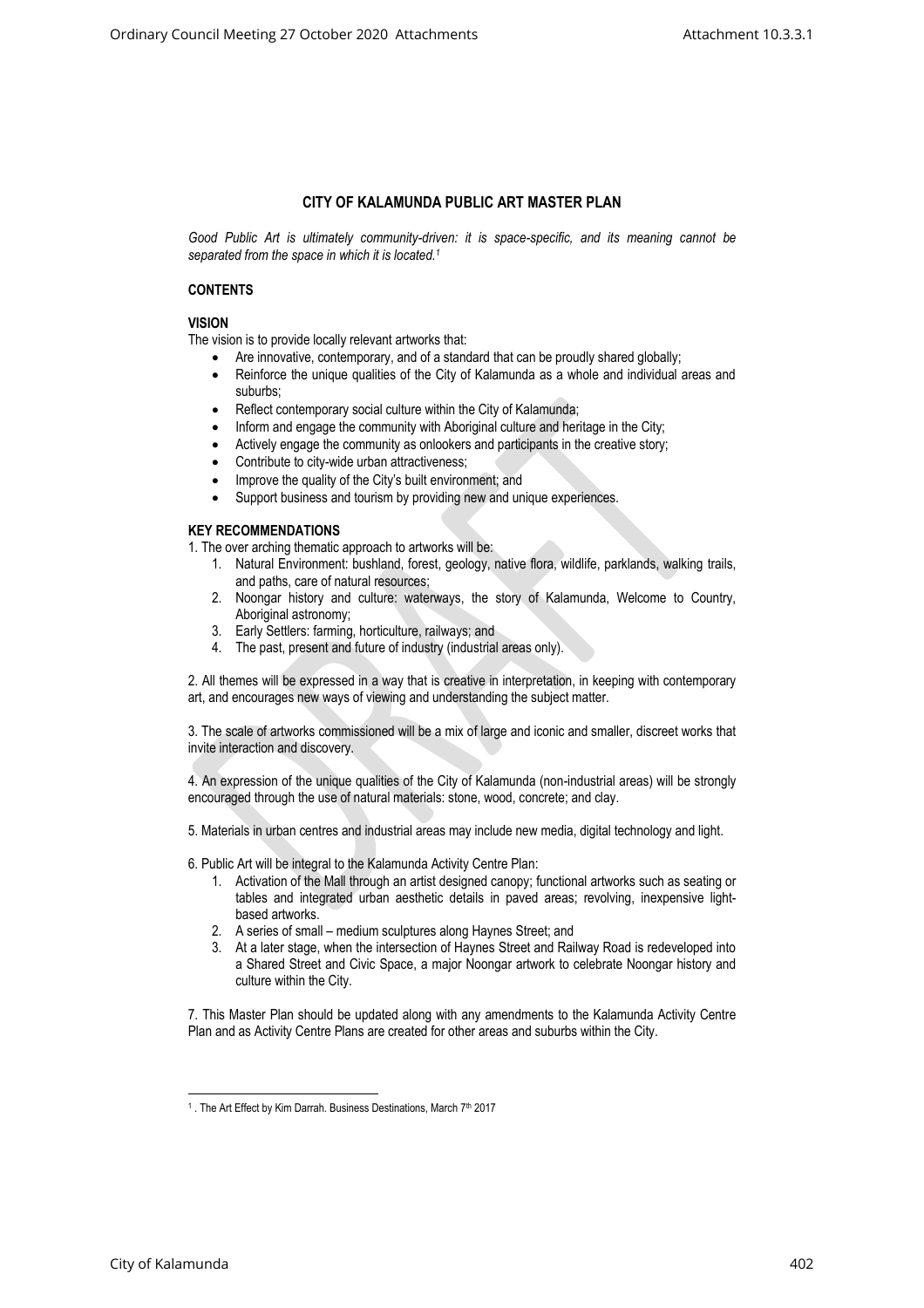8. Landmark sculptures will herald entry points to the eastern and southern edges of the City in Wattle Grove, and at the intersection of Canning and Pomeroy Roads, Carmel; and into Lesmurdie. The artwork in Wattle Grove will be a celebration of Noongar heritage and culture.

9.The City should commission a series of small to medium sized, interactive, child friendly artworks as part of proposed master plans and upgrading of the Ray Owen Reserve (Lesmurdie), Scott Reserve (High Wycombe), Maida Vale Reserve, Cambridge Reserve (Forrestfield), Hartfield Park and Stirk Park (Kalamunda).

10. The City should instigate an annual or bi-annual festival of temporary or ephemeral artworks that relate to the natural environment. This will be partially funded from external grants.

11. Aboriginal artists will be actively encouraged to apply for all publicly advertised commissions, not only the two specifically referencing Noongar heritage and culture.

12. The City of Kalamunda should undertake a condition audit of all existing Public Art works and enhance budget allocation to ensure a program of regular maintenance undertaken by a conservator or professional Public Art remedial specialist.

13. As part of the above audit, the City should ensure that, in keeping with the Copyright Amendment (Moral Rights) Act 2000, all artworks have a plaque attributing the artists. The City should prepare a template for plaques, so they are standardised.

14. The City should write and make available a Guide to Public Art for private Developers, to ensure they are fully aware of key requirements within this Master Plan, the Public Art Policy and Local Planning Policy 26 and provided them with a blue print for the artist commissioning processes.

15. The City should actively work with and encourage private Developers to make bold and prominent statements with their commissioned artwork.

## **1. BACKGROUND**

In 2019 the City of Kalamunda made two key commitments to encouraging arts of all kinds to become a larger part of life for all residents and visitors. Firstly, the City commissioned Creative Communities: An Arts Strategy, <sup>2</sup> which is a statement of future intent and opportunities to engage with arts of all kind within the City. Key Focus Area One – Place –making and Identity within the document itemises opportunities for the intersection of art and urban and commercial renewal. Specifically, it highlights the need to:

- Create a Public Art Policy; and
- Develop a City of Kalamunda Public Art Master Plan.

As a direct outcome of these two recommendations, the City of Kalamunda made its second key commitment by adopting Local Planning Policy No.26 - Public Art Contributions (LPP26)<sup>3</sup> requiring a Public Art contribution of 1% of the estimated cost of development, (including budgeted costs for contingencies) on all developments where the cost exceeds \$500,00 ex GST (with the exception of a single house, grouped dwelling, ancillary dwelling, building upgrades, heritage development works or any ancillary structures).

This contribution is capped at \$250,000 and the developer has the option of commissioning their own artwork or paying a cash in lieu contribution to the City of Kalamunda for their Public Art Reserve Fund to be used for the acquisition or commissioning of Public Artworks.

<sup>2</sup> City of Kalamunda. Creative Communities: An Arts Strategy. 2019

<sup>3</sup> .City of Kalamunda. Local Planning Policy No.26 – Public Art Contributions.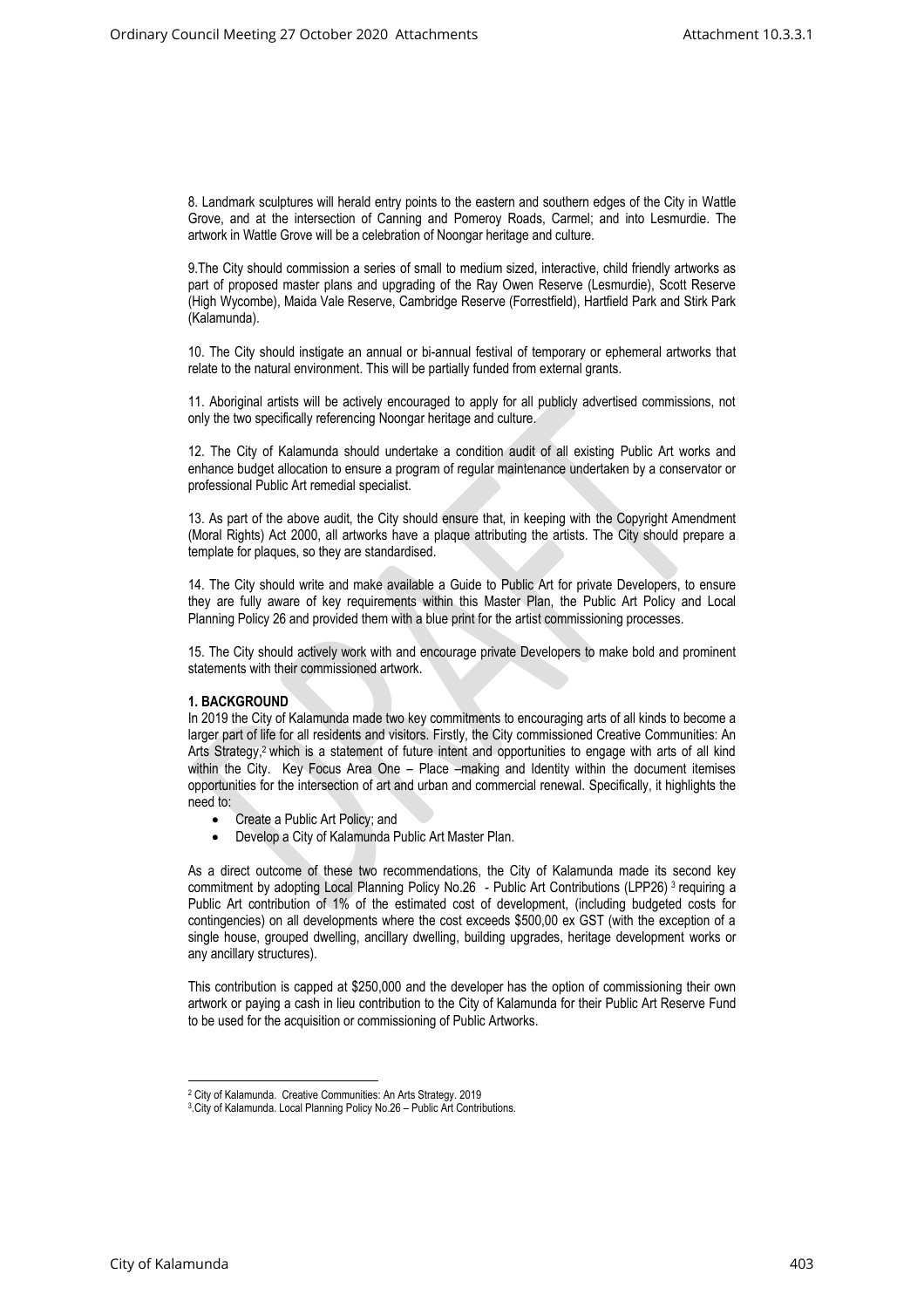This Public Art Master Plan is the direct result of these initiatives and is intended to provide guidance for future commissions within the City in relation to promoting community identity, site, theme, use, longevity, and budget.

Key Focus Area Three - The Kalamunda City Economy, Creative Communities: An Arts Strategy identifies the potential for a unique international sculpture event to be held in spring, times to coincide with the Perth Hills Spring Festival and Kalamunda Open Studios. The suggestion is that it is based upon Sculptures by the Sea, but in keeping with the local rural and forest environment, could align with the City's Bike Strategy and, in partnership with the Department of Biodiversity and Attractions, be positioned along the Zig Zag Scenic Trail. The large number of public open spaces throughout the City provides ample opportunities for additional or alternative locations if required.

#### **1.1. Public Art**

*The artwork should be thought provoking and create an 'experience' for the viewer – similar to a great performance or meal'.<sup>4</sup>*

Public Art is art that is developed specifically for a given site within the public realm. Very occasionally in special circumstances such as aged care facilities, an Art Coordinator or developer may seek permission for public art to be in an internal courtyard or within a building.

Public Art may be stand-alone, integrated into a building or into hard and soft man-made landscapes such as parks, shared paths, plazas, or designated areas within the natural landscape.

Public Art is distinguished by art in galleries, (where people choose what they see after entering) in that once in the public domain, a viewer may have no option but to connect with it if it is placed in a space regularly used. Public Art does not, therefore, generally reflect any socio-political views or use language or iconography that may offend some members of the public. Nevertheless, Public Art can still be intellectually and visually challenging, inviting discourse and debate.

As well as being inviting and even fun and interactive, Public Art can create a strong sense of place and community and encourage viewers to view their surroundings in different and multi-faceted ways.

Public Art may be:

- Permanent with an anticipated lifespan of at least 20 years;
- Temporary with an anticipated life span of up to 10 years; or
- Ephemeral: in place for a few hours, a day or two or as part of a festival for 2 or 3 weeks.

The list of potential outcomes is expansive and ever increasing as in the 21<sup>st</sup> century new materials and digital programs widen artists' horizon on an almost daily basis.

Categories of Public Art are defined in the City of Kalamunda Local Planning Policy 26 – Public Art Contributions (LLP26).

#### **1.2 Public Art in Western Australia**

The emergence of contemporary Public Art in Western Australia began in the late 1980s and consolidated when the State Government introduced a Percent for Art in 1996.

With the State Government leading the way, Percent for Art policies have been adopted and implemented by all Western Australian Government Redevelopment Authorities<sup>5</sup> since circa 1990 and starting with the City of Vincent, have branched out to the majority of Local Government Authorities, now including the City of Kalamunda.

<sup>4</sup> .Lance Fung, quoted in the Art Effect by Kim Darrah.

<sup>&</sup>lt;sup>5</sup> The East Perth, Subiaco, Midland, and Armadale Redevelopment Authorities, which all amalgamated into the Metropolitan Redevelopment Authority in January 2012, which has now merged with Landcorp to form DevelopmentWA.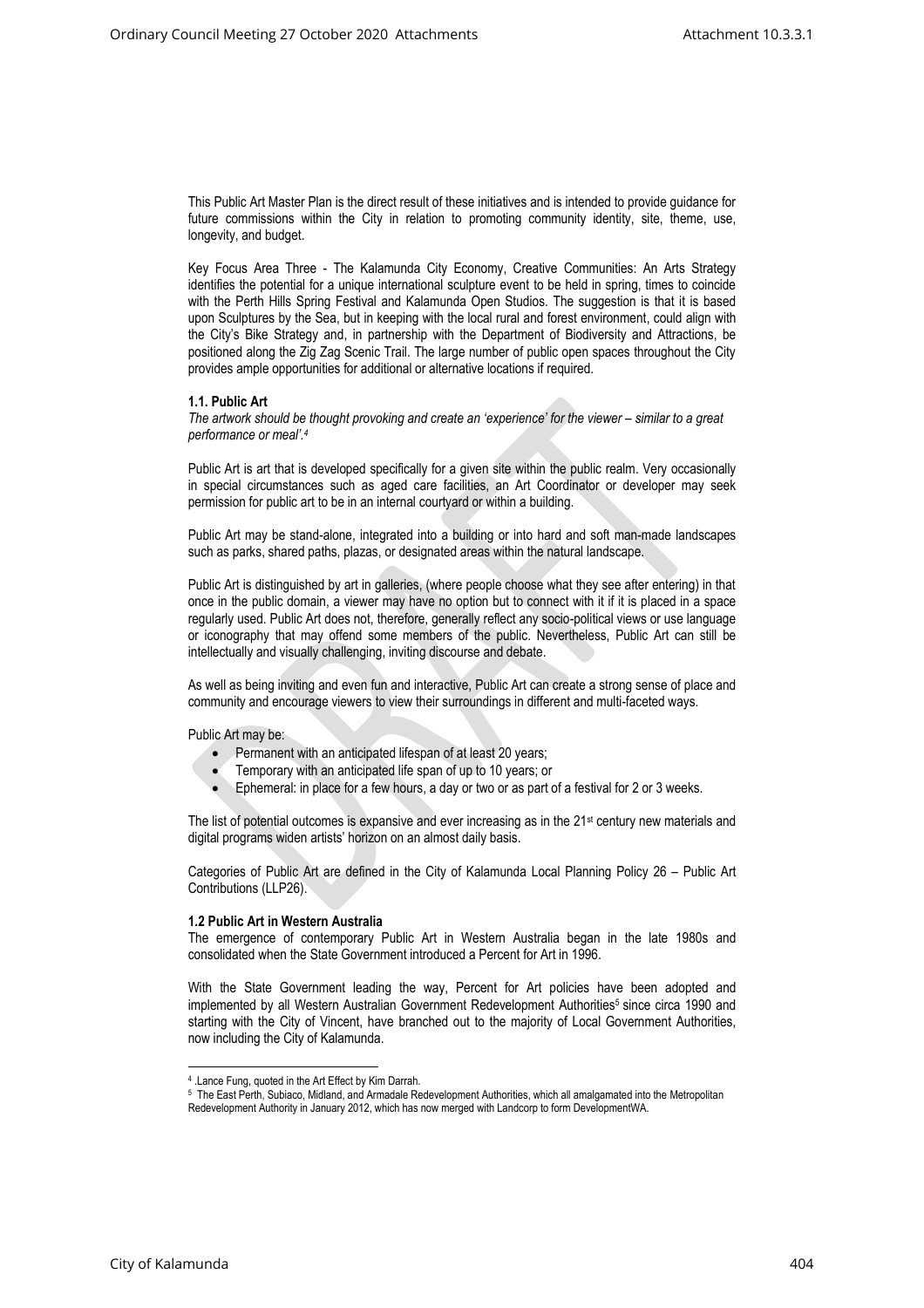As Public Art has developed across the state, and artists have responded to local communities and conditions, and the realities of our harsh sun (and often salt atmosphere and high winds) on materials and finishes, a specific Western Australian style of work has emerged.

The challenge for the City of Kalamunda will be ensure that commissioned artworks have characteristics that are specific to the unique places and spaces within its borders and do not fall into styles that are more generic.

#### **1.3. Public Art and Business and Tourism**

There are many examples of the positive effect that Public Art has on business development. Internationally iconic artworks such as Anish Kapoor's 'Cloud Gate' and Juame Pensa's 'Cloud Fountain' in Chicago's Millennium Park or Antony Gormley's 'Angel of the North'<sup>6</sup> placed on the now defunct coalfields outside of Gatehead in the UK are often quoted in this regard but there are excellent examples closer to home in regional Australia, and redeveloped areas of metropolitan Perth.

In Western Australia, the early Redevelopment Authorities (East Perth, Subiaco, and Midland) all initiated extensive Public Art programs. Initially this was to create ambience within the public open space, but they soon realised that the inclusion of art impacted favourably on the sales of land lots and buildings.

Understory by Southern Forest Arts is a nationally unique art in nature experience with artworks located along a 1.2km walk trail through pristine native forest. The community driven project was initiated to bring tourists into the small forest town of Northcliffe near Pemberton, at a time when the town was socially fractured after local logging ceased. The project encompasses several art forms and has an ongoing program of sculptures, stories, poetry and music that explore the relationship with nature and the 'spirit of place'.

The Public Silo Trail initiated and managed by FORM has created a tourist trail across the southern wheat belt linking Northam, Merredin, Katanning, Newdegate, Pingrup, Ravensthorpe and Albany. In Victoria, Benalla's *Wall to Wall Festival* engages its local community and draws visitors to the area to view murals…On 9 November 2017 the *Border Mail* reported Quantum Market Research findings of AUS\$418,232 generated in April (2017) with AUS\$4,228,562 likely over the forthcoming eleven months, with an impressive total economic impact of AUS\$6.338 million to Benalla over the year.<sup>7</sup>

Historically, the City of Kalamunda attracted visitors to the horticultural nurseries within its borders and continues to do so to the significant ones remaining. More recently there has been a rise in Agri-tourism in the scenic eastern rural areas through the expansion of restaurants, short-term accommodation and sales of wine and other produce.

The suburb of Kalamunda (and to a lesser extent Lesmurdie) within the City enjoys tourist trade from local, interstate and overseas travellers who head to the weekend markets, begin walking the Bibbulmun Track or go to Lesmurdie Falls. A large cohort of cyclists descends on Kalamunda at the weekend with both cycling and mountain biking popular. The City is home to more than 20 walking and cycling trails.

 $^6$  . The Angel of the North has become a symbol of northeast England. The iconic statue has been credited with accelerating the pace of development in Gateshead, with an increase in investment, business activity and employment. In Chicago, the Millenium Park project was initiated as a cultural precinct in 1998. In terms of the Park's economic impact, Edward K. Uhlar wrote for the *Greater Philadelphia Regional Review* (Winter 2000) that, while Millennium Park opened in 2004, its impact on Chicago's economy was evident during its development years. "Real estate values and the property tax base were enhanced as early as the spring of 2000 when it was reported that a Michigan Avenue commercial building was sold for …more than double what the seller purchased it for six years before (quoted in UAP News: Public Art: Creativity as Catalyst for Economic Success).

<sup>&</sup>lt;sup>7</sup> . Quoted in UAP News: Public Art: Creativity as Catalyst for Economic Success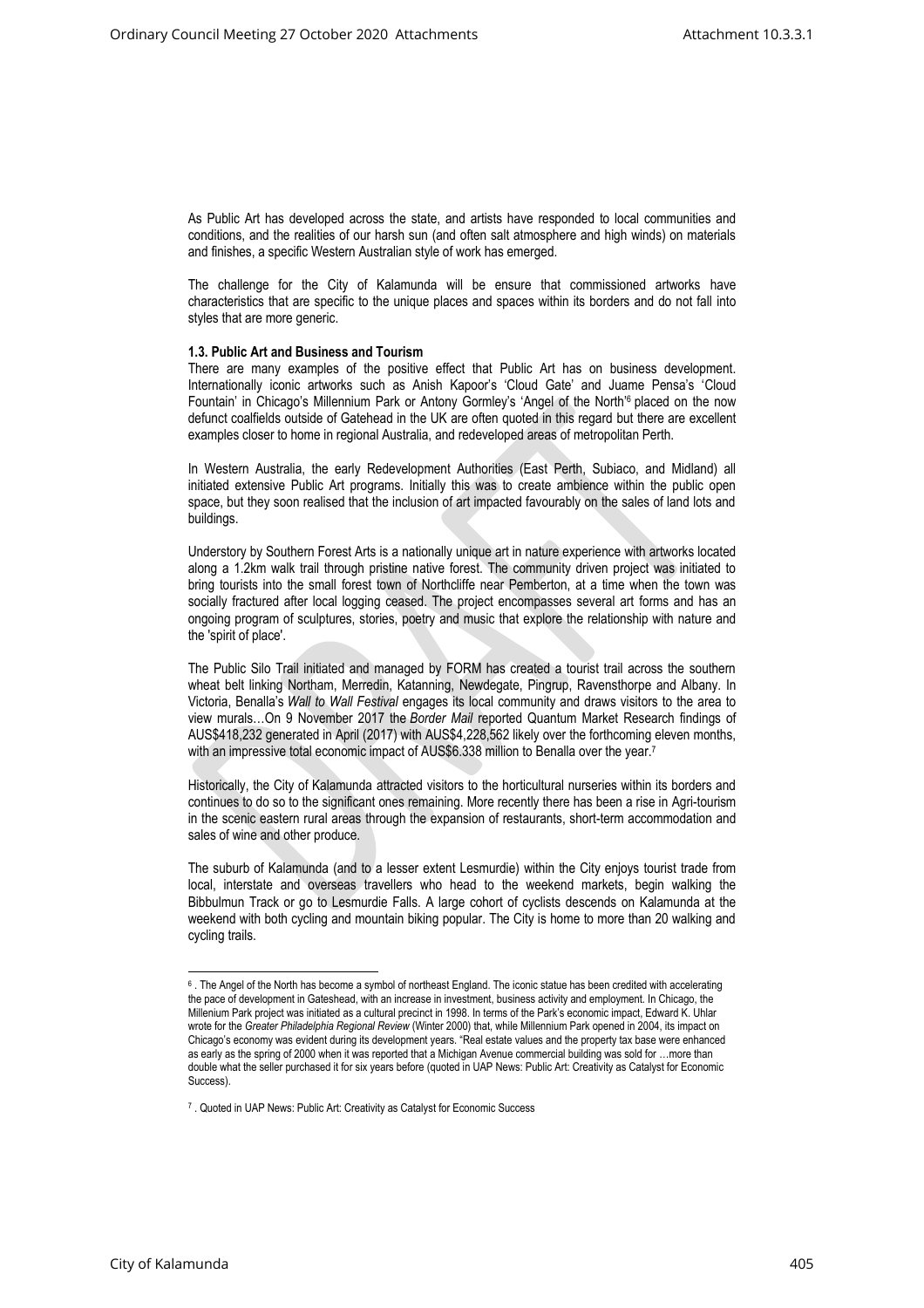Public Art in the City of Kalamunda would add to the tourist experience through:

- Iconic artworks that assist with wayfinding;
- Creating an interactive experience by strategically placing a series of small-scale artworks that need to be discovered; and
- Commissioning artworks that contribute to the experience of the natural environment;
- Developing an annual or bi-annual festival of forest related ephemeral art positioned as a trail throughout the City.

## **2. CITY OF KALAMUNDA**

The City of Kalamunda is geographically large, covering 324 sq km and the majority of that area is rural, state forest, or National Park. In brief, there are three distinct communities: the eastern rural; the escarpment; and the foothills. Individual suburbs and townships each have their own unique identity and character.

The highest population density is in the foothills, and this is set to rise further with upcoming developments, around the High Wycombe Transit Oriented Precinct and Maida Vale South. In the eastern rural area, subject to the Pickering Brook Taskforce there is a potential development in Pickering Brook, but in the escarpment suburbs of Kalamunda, Gooseberry Hill, and Lesmurdie, there is little room for expansion. The City's population is expected to grow by 22.1% by 2036 and Public Art will contribute to the attractiveness of public spaces and urban streetscapes where families and the community walk, drive or gather.<sup>8</sup>

The City also includes industrial areas, where any new Public Art may be driven more by the industrial uses of the site than an adherence to a natural environment long since gone.

#### **2.1 History**

Of the fourteen Noongar language groups, the people who live in the Perth region are known as the Whadjuk people. The Canning River is the border between the two Whadjuk clans, the Bilya (Beeliar) and Beeloo (Beelu) people. The land south of the Swan River and west of the Canning River to the coast is known as Bilya (Beeliar). The land east of the Canning River to the Helena River is Beeloo land. The Youran (bobtail lizard) is the totem animal for the Bilya people; and the Nyingarn (echidna) is the totem animal for the Beeloo people. The Beeloo people hunted tortoises in the wetlands (Mundy Swamp), carrying them to higher ground in the east for cooking and eating.

During the early days of settlement, Mundy (Munday) (pronounced mun-dee) was one of the most important and successful negotiators for the Whadjuk community. The name can be recognized in Mundy Regional Park and Mundy Swamp, a wetland located against the north-eastern perimeter fence of Perth airport, south-west of King road and west of the Forrestfield and Kewdale railway yards.<sup>9</sup>

In 1827 the Colonial Botanist, Mr Charles Fraser and Captain James Stirling explored the region to evaluate its suitability for farming. Initially the area was used for forestry and orchards; fruit growing continues to be one of the major industries in the City today. The Townsite of Kalamunda was approved in 1902 and quickly established itself as a tourism destination. Advertised as a 'health resort', City folk would travel to Kalamunda to experience nature, fresh air and a change of climate. This rich heritage now provides a range of historical and cultural attractions for tourists.

#### **2.2 City of Kalamunda – Innovate Reconciliation Action Plan**

In 2019, the City of Kalamunda, in collaboration with the community, developed the Innovate Reconciliation Action Plan, which has been endorsed by Council and Reconciliation Australia. This formally commits the City to reconciliation and provides a framework for organisations within its boundaries to advance reconciliation.

<sup>8</sup> . Statistic taken from: forecast.id.com.au/kalamunda

<sup>9</sup> Noongar and settler background and history provided by Nicole O'Neil, City of Kalamunda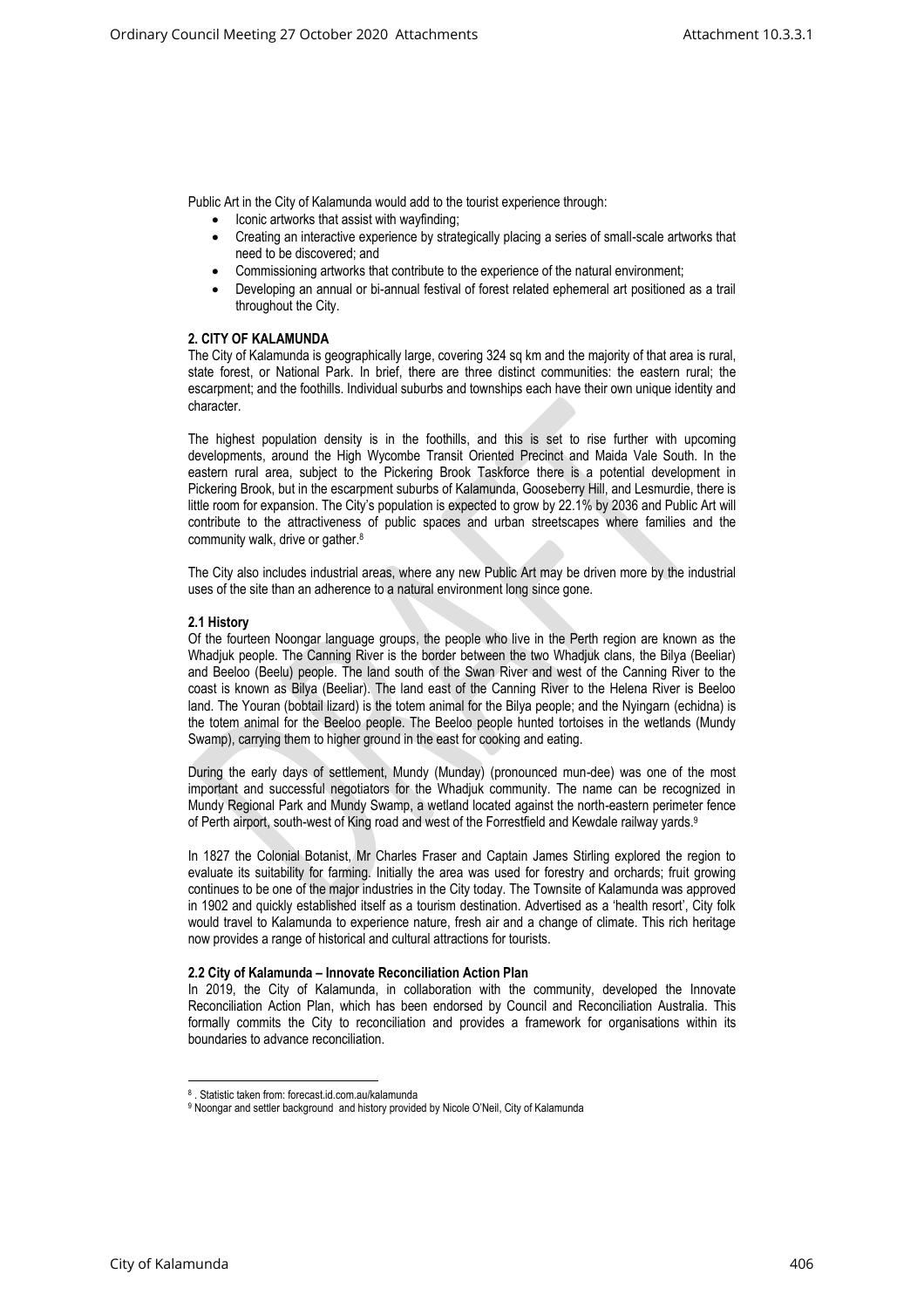Public Art can support reconciliation by specifically commissioning dedicated artworks that address matters of Noongar heritage and culture, and through those artworks assist with education of the wider community on matters of cultural heritage.

Only a Noongar artist or a team that includes a Noongar artist or cultural adviser will be eligible for artworks specifically about Noongar heritage and culture

Aboriginal artists will be encouraged to apply for all publicly advertised art commissions through direct advertisement to suitable artists and posting information on social media platforms such as the Six Seasons Noongar Events, Nyoongah Art in Nyoongah Country, and Intercultural Creatives Face Book pages as well as the local arts pages.

## **2.3 Urban Infrastructure**

In 2018 the City engaged consultants to prepare the Kalamunda Activity Centre Plan for the Kalamunda Town Centre. In April 2019 Council adopted the Plan. The Plan recommends creating a new Main Street along Haynes Street from Canning Road to Railway Road, with a future Shared Street and Civic Space at the intersection of Haynes and Railway Roads, and an improved Central Mall Streetscape, all of which to include Public Art act as attractors and to assist with way finding.

At the Special Council Meeting 30 June 2020, Council endorsed the Central Mall Streetscape Construction, with a Kalamunda Central Mall Concept Design being prepared and in draft form (August 2020).

The aims of the Kalamunda Central Mall Concept Design are to:

- 1. Create a local meeting place
- 2. Create a pedestrian focused place
- 3. Increase flexibility for a variety of daily uses and events
- 4. Attract families and children
- 5. Enhance the built form interfaces
- 6. Increase activity during the day
- 7. Support night activity
- 8. Create a safe shared street.
- 9. Express the local identity
- 10. Encourage local traders and landowners to enliven the place

Public Art will be integral to achieving these aims through the inclusion of artists to design and/or create site-specific artworks that improve ambience and amenity: the central canopy, furniture; the ground plane; and small details on the urban infrastructure.

The City should also prepare, in the first instance, an Activity Centre Plan for the Forrestfield District Centre to explore Public Art opportunities through recommended public realm and urban design improvements, and as opportunities and funds arise carry the principle forward to other District Centres.

#### **2.3.1 High Wycombe Transit Oriented Development Precinct**

A large portion of land around the new High Wycombe station will be developed for residential and commercial use.

The Public Transport Authority (PTA) is developing the Train Station. It will have artwork integrated into the front façade and the walls opposite the platforms<sup>10</sup>. As part of the development approval for the adjacent multi deck car park, the PTA is commissioning further artwork for the car park screen façade.

<sup>10</sup> . Artwork by GAP (George Domahidy, Andrew Cruickshank, Pavel Perina), commissioned by Salini Impregilo NRW Joint Venture on behalf of the Public Transport Authority.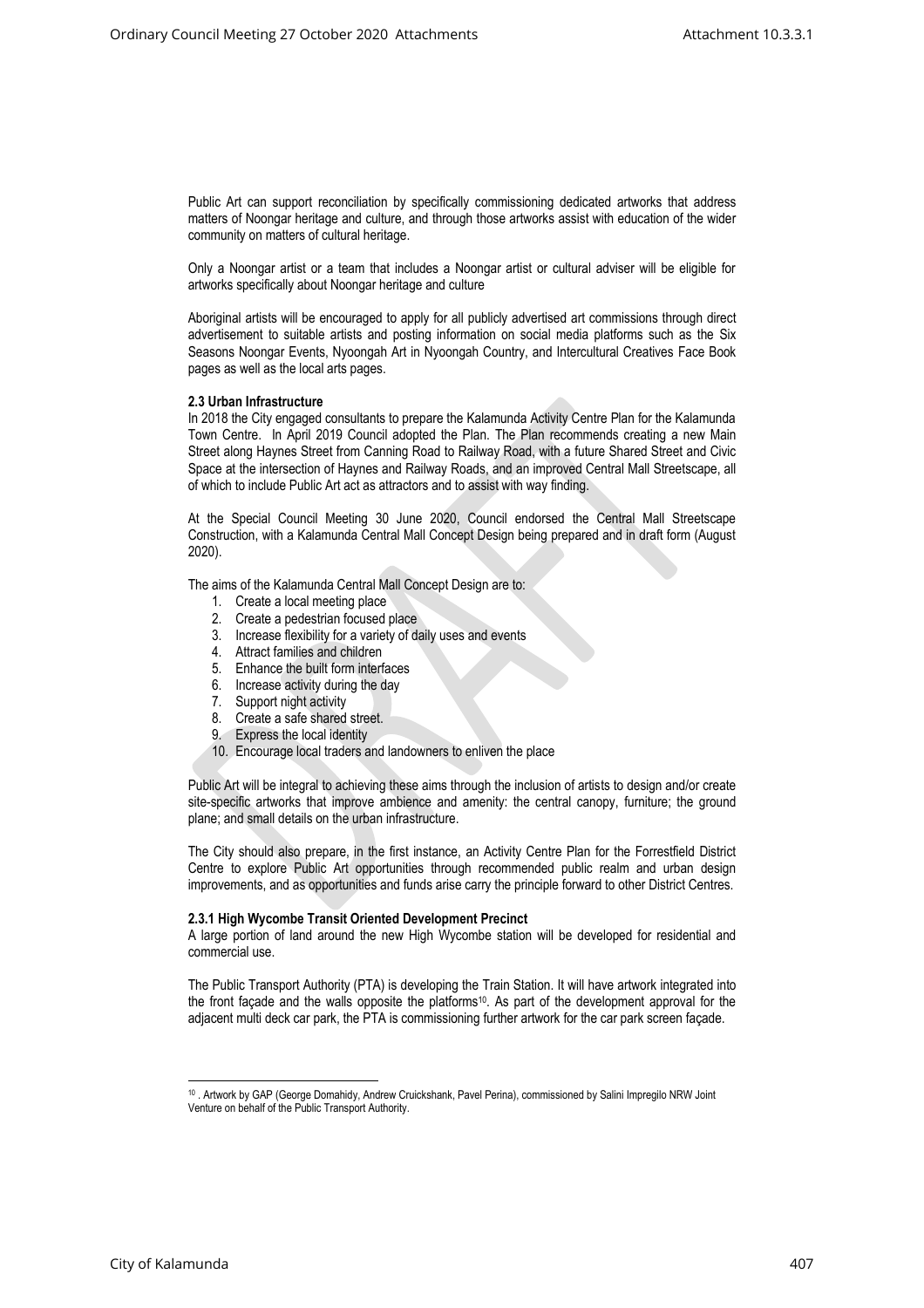Development WA will be the planning authority for the Transit Oriented Development (TOD) Precinct immediately adjacent to the Train Station. It will be a requirement for all development applications within the TOD precinct to ensure 1% of the estimated costs of works is allocated to Public Art.

The Development WA requirements for commissioning artworks are substantially the same as those set out in the City of Kalamunda Public Art Policy, particularly those relating to a definition of a professional artist.

Metronet has commissioned an Aboriginal Engagement Strategy and a Noongar Cultural Context for each station, and it is likely that through Development WA, they will also commission a Sense of Place Statement and Public Art Plan for the High Wycombe area.<sup>11</sup> This document should help to inform those.

#### **2.4 Key Entry Points To The City**

Sculptures of gumnuts by the Walsh Smith team mark the entry to the City in High Wycombe, Kalamunda and Forrestfield. However, the eastern and southern edges of the City do not have entry point sculptures. This Plan recommends that landmark sculptures are commissioned for entry points to the eastern and southern edges of the City in Wattle Grove, and at the intersection of Canning and Pomeroy Roads, Carmel. In addition, there will be a landmark sculpture at the entry to Lesmurdie from Welshpool Road.

#### **2.5 Natural and Man-Made Landscape**

*The City of Kalamunda is a diverse community that feels a strong sense of place. Generations of local people have woven powerful memories into Kalamunda's unique and rich landscape of agriculture and rural retreat, verdant parklands and wildflowers, flowing streams and hidden valleys. A legacy of orchards, forestry, and native plants, animals and birds still abound. From bandicoots to black cockatoos, from abundant eucalypts to rare flowering plants, the City of Kalamunda has much to share and protect.<sup>12</sup>*

The City of Kalamunda overall has strong sense of space, and connection to the natural environment. A sense of entering the country starts on the Swan Coastal Plain, along the seasonal waterways, which lead on to the village-sized tranquillity of urban hubs, the craggy reaches of the Darling Scarp and into the heart of the Northern Jarrah forest. Collectively these elements conjure up a sense of belonging and abundance.

Much of the natural environment within the City, particularly in the escarpment suburbs and further into the eastern rural areas are either State Forests, or Bush Forever sites managed by other state government departments. The eastern rural areas are zoned rural and the provision of recreational public open spaces does not apply. All of this means that large tracts of land within the City are not suitable or available for Public Art projects.

Throughout foothills suburbs, the City has developed and maintained large public green spaces, characterised by retaining tracts of natural bush next to man made landscapes, and providing walking tracks, seating and play equipment for children. Clearly these parks are enjoyed and used by local communities and as such provide sites for medium to small –scale, interactive and child friendly artworks for local communities to enjoy as part of their recreation.

#### **2.6 Existing Public Art in The City of Kalamunda**

The City of Kalamunda already has a number of Public Artworks, such as the stained glass by Cedar Prest in the Kalamunda Library, and wooden and glass entry screen by Malcolm Harris and Matthew

<sup>.</sup> <sup>12</sup> . The City of Kalamunda. Klamunda Clean and Green. Local Environment Strategy. 2018 -2028. PP 6-7.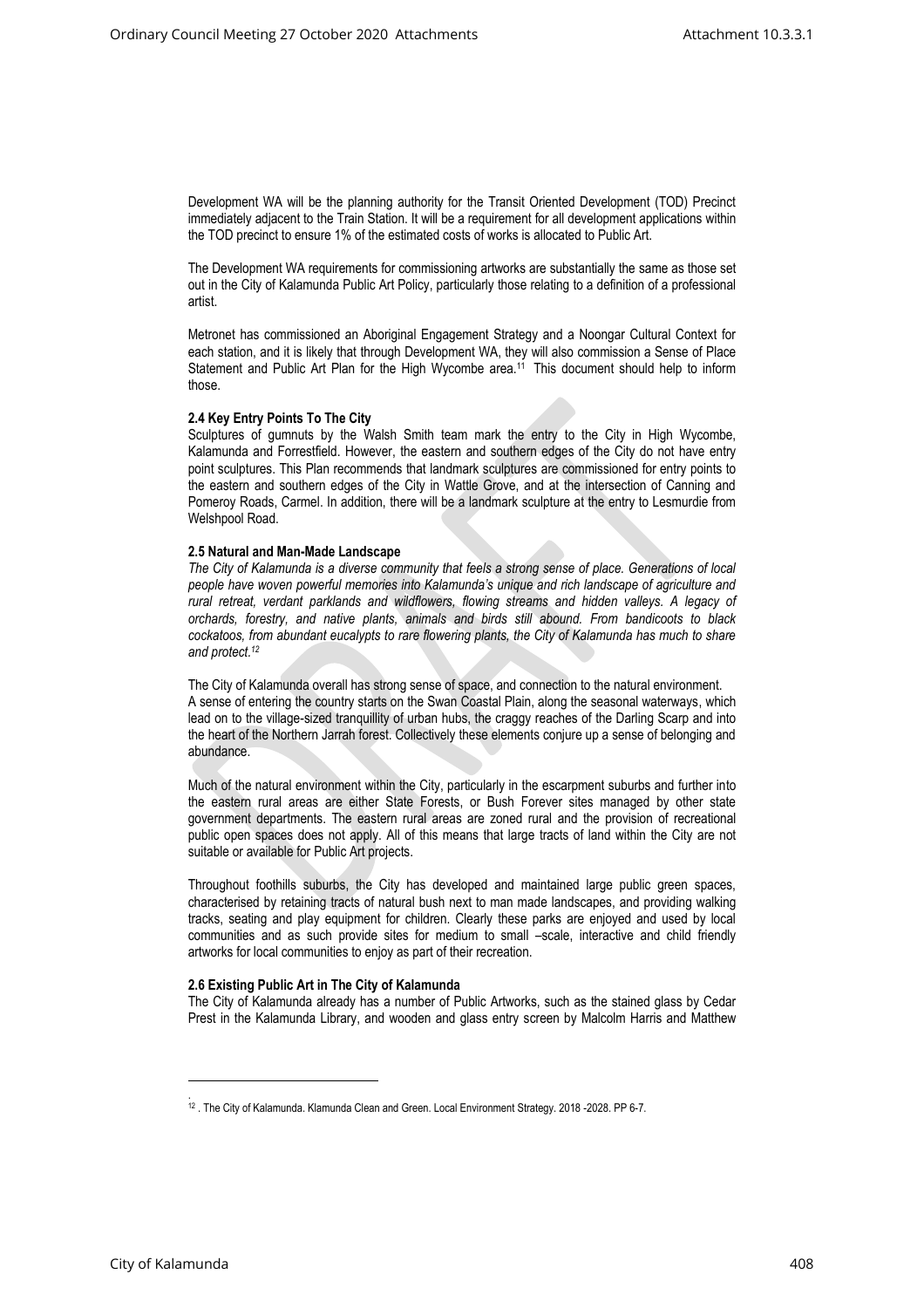Harding in the Zig Zag Cultural centre.<sup>13</sup> A valuation report undertaken by Jude van der Merwe for the City of Kalamunda in March 2020 identified works not on the register and others urgently requiring maintenance. A list of existing public art is attached as Appendix A.

It is a legal requirement of the Copyright Amendment (Moral Rights) Act 2000 that all artworks are properly attributed to the artist, however there is a paucity of plaques for artworks within the City.

In order to maintain its assets, It is recommended that the City of Kalamunda:

- 1. Undertakes an audit of all Public Artworks by a conservator or Public Art remedial specialist to ascertain what maintenance is required;
- 2. Sets up a regular (annual) maintenance regime for all Public Artworks; and
- 3. Designs a simple plaque template for all artworks and retrospectively applies them to all Public Artworks<sup>14</sup>

## **3. COMMUNITY CONSULTATION**

The City commenced community consultation on 15 May 2020 with comments closing on 6 June 2020. Comments were sought through a community survey, available as hard copy and online. Due to COVID-19 restrictions on public gatherings, face-to-face community engagements were suspended. In lieu of those, the City hosted an online Community Workshop via Microsoft Teams and facilitated by the Public Art Consultant.

The Project received a total of 92 survey responses and three (3) written submissions, while eight (8) people contributed to the online Community Workshop.

To elicit a 'Sense of Place' to inform the approach to Public Art, participants were asked what they most loved about living in the City of Kalamunda as well as questions about public art.

A copy of the Public Art Master Plan Community Engagement Report is attached as Appendix C.

Pre COVID restrictions in March 2020, the Art Consultant gave a brief presentation to the Kalamunda Arts Advisory Committee and sought their feedback on potential art projects. Their comments are attached as Appendix D.

Consultation with Noongar Elders Neville Collard and Nick Abraham and his daughter Aurora Abraham emphasised the strong local connection to Munday Swamp and the importance of walking tracks next to flowing water as its transitions from one kind of land to another.

#### **3.1 Demographics**

Out of the 92 responses, 60 (65%) of respondents were female and 25 (27%) of respondents were male. The age breakdown for respondents are: five (5%) aged between 16-25, 11 (11%) aged between 26-35, 14 (15%) aged between 36-45, 18 (19%) aged between 46-55, 18 (19%) aged between 56-65, 14 (15%) aged 66-76 and four (4%) aged 75 and older. The top four responses came from the suburbs of Kalamunda (29), Gooseberry Hill (17), Lesmurdie (13) and Forrestfield (10).

#### **3.2. Outcomes**

Many respondents commented on the friendly, sense of community and small-town atmosphere that comes with living in the City of Kalamunda.

Public Art should be commissioned to reinforce the joy people find in the environment and community values.

<sup>13</sup>. The valuation report by Jude van der Merwe submitted to the City of Kalamunda in March 2020 identified 14 Public Art works, and an addendum noted some works not previously on the asset register and others with significant maintenance requirements.

<sup>&</sup>lt;sup>14</sup> . This does not need to be large, elaborate or expensive. A copy of a State Government Percent for Art plaque is attached as Appendix C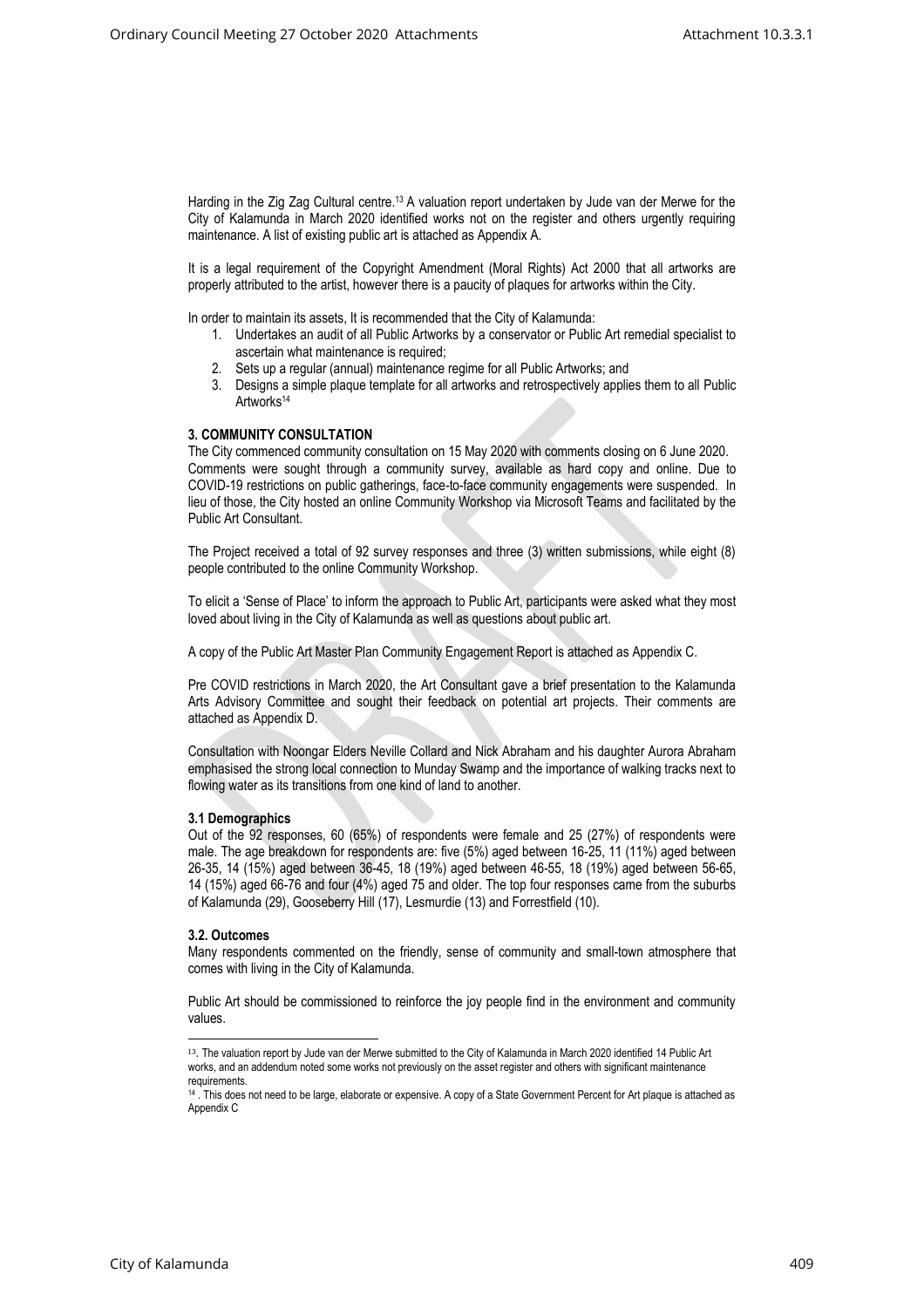Consultation identified a number of strong key themes and comments.

### **3.2.1 Key Themes**

In order of most preferred, the most common themes that came through from consultation, including with Aboriginal Elders, were:

- Natural Environment: bushland, forest, geology, native flora, wildlife, parklands, walking trails and paths, care of natural resources;
- Noongar history and culture: waterways, connection to Munday Swamp, the story of Kalamunda, Welcome to Country, Aboriginal astronomy; and
- Early Settlers: farming, horticulture, railways.

While in some cases themes for artworks may differ from those above, the above themes should guide the majority of artwork within the City of Kalamunda, including those works commissioned by private Developers.

Themes should be interpreted in a way that is creative, in keeping with contemporary art, and encourages new ways of viewing and understanding the subject matter.

In addition (and not covered in the community consultation) artworks commissioned for industrial areas may thematically reflect the industrial use of the building or industrial surrounds, and include new media, digital technology or lighting.

#### **3.2.2 Scale of Artworks.**

Where large, iconic works can signal key entry points to various areas within the City, and be key way finding markers in the landscape, small works provide more intimate experiences and the potential for greater interaction and discovery.

There was a slight preference from community respondents for small, discreet artworks over large and iconic works, but on balance, to deliver a variety of experiences for artists and the public the Public Art program should be a mixture of scales.

### **3.2.3 Lifespan**

When asked if the artwork commissioned should be permanent, with a lifespan of at least 20 years, or whether the City could also commission more temporary artworks, there was an overwhelming preference from the online respondents for permanent artworks. Participants in the online Workshop were more split and could see merit in both.

There are options for creating temporary artworks within more permanent hardware, such as light boxes or Gobos. The advantage of these is that the artwork can be changed regularly at limited cost and also contribute to a strong sense of local community by involving local residents especially emerging artists and writers, or other community groups.

The City of Kalamunda should direct money from the Public Art Fund to commission permanent artworks, including light boxes or Gobos, but seek external money to fund a unique sculpture event.

## **4. MATERIALS**

In Europe and America those iconic Public Art works that visitors rush to visit come with a funded maintenance regime. This is not the case in Western Australia, where artwork is expected to be very low maintenance and cause little to no further cost once installed. Coupled with the harsh Western Australian climate of strong sun and UV light, often strong winds and salt atmosphere along the coast, this has resulted in Public Artworks that are overwhelming made from either naturally rusted Corten steel, marine grade aluminium, or anodized aluminium integrated into screens.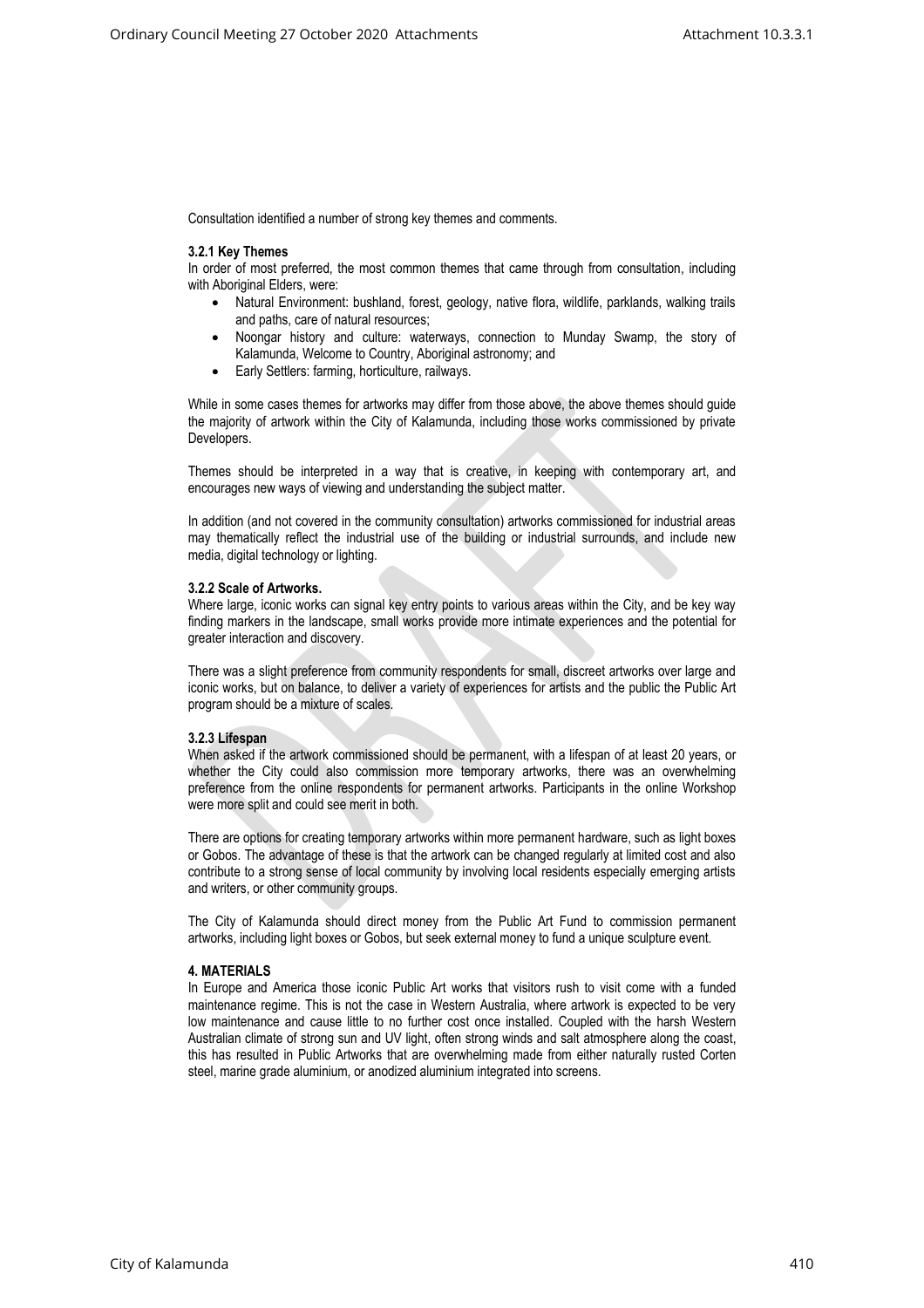However in commissioning artwork for the City of Kalamunda, especially the Hills suburbs, eastern rural communities and villages and suburban parklands there should be as stronger emphasis on more natural materials such as wood, stone, clay or even concrete as depending on the mixture some beautiful terrazzo stone finishes can be revealed. Although stone, high fired clay and concrete are very durable and low maintenance, wood requires a commitment to on going oiling.

In the 21st century the digital age constantly presents artists with new opportunities to extend their oeuvre of media, materials, fabrication and design techniques. Notwithstanding the emphasis on the environment and natural materials, there will be opportunities for artists to use new technology, sound, and light. This will be especially applicable for artworks in newer developments, or laneways or other urban developments, such as shopping centres.

## **4.1 Safety**

Safety is of paramount importance in the public domain. Public Art works should not:

- Be easily climbable over a height of 1metre unless surrounded a soft fall material such as rubber, grass, or wood chips;
- Have moving parts under 3 metres from the ground;
- Be able to trap limbs or fingers or toes:
- Have any sharp point or dangerous protruding parts; or
- Present a trip hazard on the ground.

#### **4.2 Universal Access**

While it is not possible to cater for all ages and abilities in every Public Artwork, it is important to ensure that some that are tactile, at wheelchair height or in non-visual media, such as sound.

## **5. KEY SITES AND ARTWORK BUDGETS**

Proposed sites for Public Art below are within the control of the City of Kalamunda, or for new private developments where the City may be able to work with the Developers or groups of Developers to assist with placement. Where possible, the City of Kalamunda should encourage bold and prominent statements in new developments.

There are no nominated sites for permanent Public Art in existing shopping centres, on roads managed by Main Roads WA, or forests and national parks managed by the Department of Biodiversity and Attractions as this would require the permissions and cooperation of those owners or government departments. This may be possible with owners of shopping centres or the Department of Biodiversity and Attractions, but is highly unlikely with Main Roads WA, as they do not commission threedimensional artworks on road reserves.

Sites have been selected to ensure that, as far as possible, there is a spread of artwork across the City, however, Public Art opportunities in eastern rural areas are more limited because of narrow roads and small public open spaces. The potential public art location is at the intersection of Canning and Pomeroy Roads in Carmel and the potential development in Pickering Brook, (subject to the outcomes of the Pickering Brook Taskforce) may help to correct this. The developer will be expected to follow the recommendations of this Master Plan.

Funds for public artworks will become available incrementally from monies held in the Public Art Fund from cash in lieu contributions from Developers. The budgets below are based on current reasonable budgets for Public Art, as applicable in 2020 ex GST. They are intended to be a guide for planning and budgeting within the City of Kalamunda.

Budgets for potential artworks should be reassessed annually to allow for GDP rises. Costs associated with engaging a Public Art Coordinator, if applicable, will be additional; allow for an additional 10%.

#### As a guide to the size of artworks:

1. Large-scale works can generally be defined as being in excess of 3m high.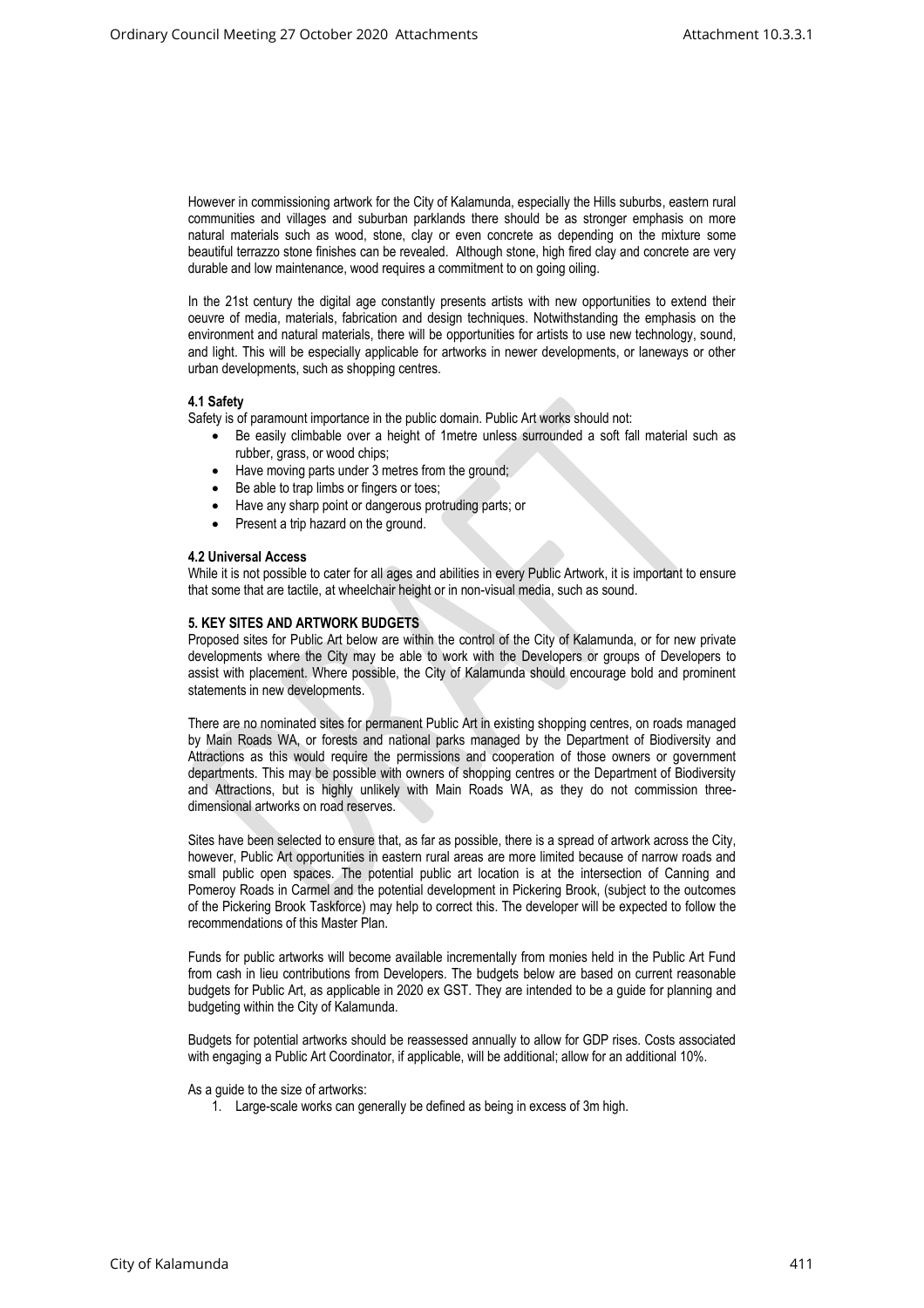- 2. Medium-scale works are generally pedestrian height and between 1m 2 m high
- 3. Small-scale works are generally under 1m high, and may be quite discreet and hidden, awaiting discovery.

### **5.1 Large-scale Iconic Works**

Large-scale works can be defined as generally being over 3m high; being clearly seen from a distance and often acting as way-finding elements.

## **5.1.1 Entry to The City at Wattle Grove**

A large iconic work positioned in the Woodlupine Reserve near the intersection of Hale and Welshpool Roads. This should by a Noongar artist and describe one or more aspects of Noongar life and culture. This should be a priority for the City when funds become available and could be expected to cost 150,000.

#### **5.1.2 Entry to The Eastern Rural Areas at the intersection of Pomeroy and Canning Roads**

This artwork can be positioned in the roundabout at this intersection and should thematically reflect the eastern rural suburbs. Tourism signage is present in the area and will need to be considered by the artist in relation to the artwork. The Heidelberg Aged Care Facility is proposed for this location and it may be possible to connect aesthetically and thematically with the integrated art for the Facility. This should be an immediate priority for the City when funds become available and could be expected to cost \$100,000 - \$150,000.

## **5.1.3 Entry to Lesmurdie at the intersection of Welshpool and Lesmurdie Roads**

This artwork could be positioned at the apex of the Mick Conti Park, so that it is clearly seen as cars slow to turn into Lesmurdie Road.

The sculpture would be expected to cost \$100,000 - \$200,000 +GST and is not an immediate priority for the City,

## **5.1.4 Future Shared Street and Civic Space**

If the future Shared Street and Civic Space at the intersection of Haynes and Railway Roads, Kalamunda eventuates, there should be either a Welcome Statement or a work about the Aboriginal story behind the name Kalamunda or both, by a Noongar artist. The artwork should be an integral part of the development of the Civic Space and the proposal is that as well as being vertical, it can occupy some of the ground plane, and/or encompass lower horizontal planes. The height, although commanding should be in proportion to and not in excess of local building heights.

This will be a priority for the City if and when the Shared Street and Civic Space eventuates. The artwork could be expected to cost \$200,000.

#### **5.1.4 Intersection of Logistics Boulevard and Courtney Place, Wattle Grove**

This is a private development area and the City will likely receive multiple Development Applications. If possible, the City should encourage the Developers to contribute cash-in-lieu of the Public Art requirement so that the City can consolidate the funds to commission a significant and bold work. The artwork may have a more industrial theme and even use new technologies. The artwork could be expected to cost \$150,000.

### **5.1.5 Proposed Pickering Brook Development**

If this development eventuates, the City should work closely with the Developer to ensure a bold and innovative approach to Public Art that reflects the forest and rural surrounds. No budget proposed at this stage.

## **5.2 Parklands**

There is a plethora of beautiful parklands throughout the foothills suburbs, with proposed Master Plans for upgrading the Ray Owen Reserve (Lesmurdie), Scott Reserve (High Wycombe), Maida Vale Reserve, Cambridge Reserve (Forrestfield) and Stirk Park (Kalamunda). Each Master Plan should allow for a minimum of \$100,000 + GST for small-medium scale interactive artworks interactive, child friendly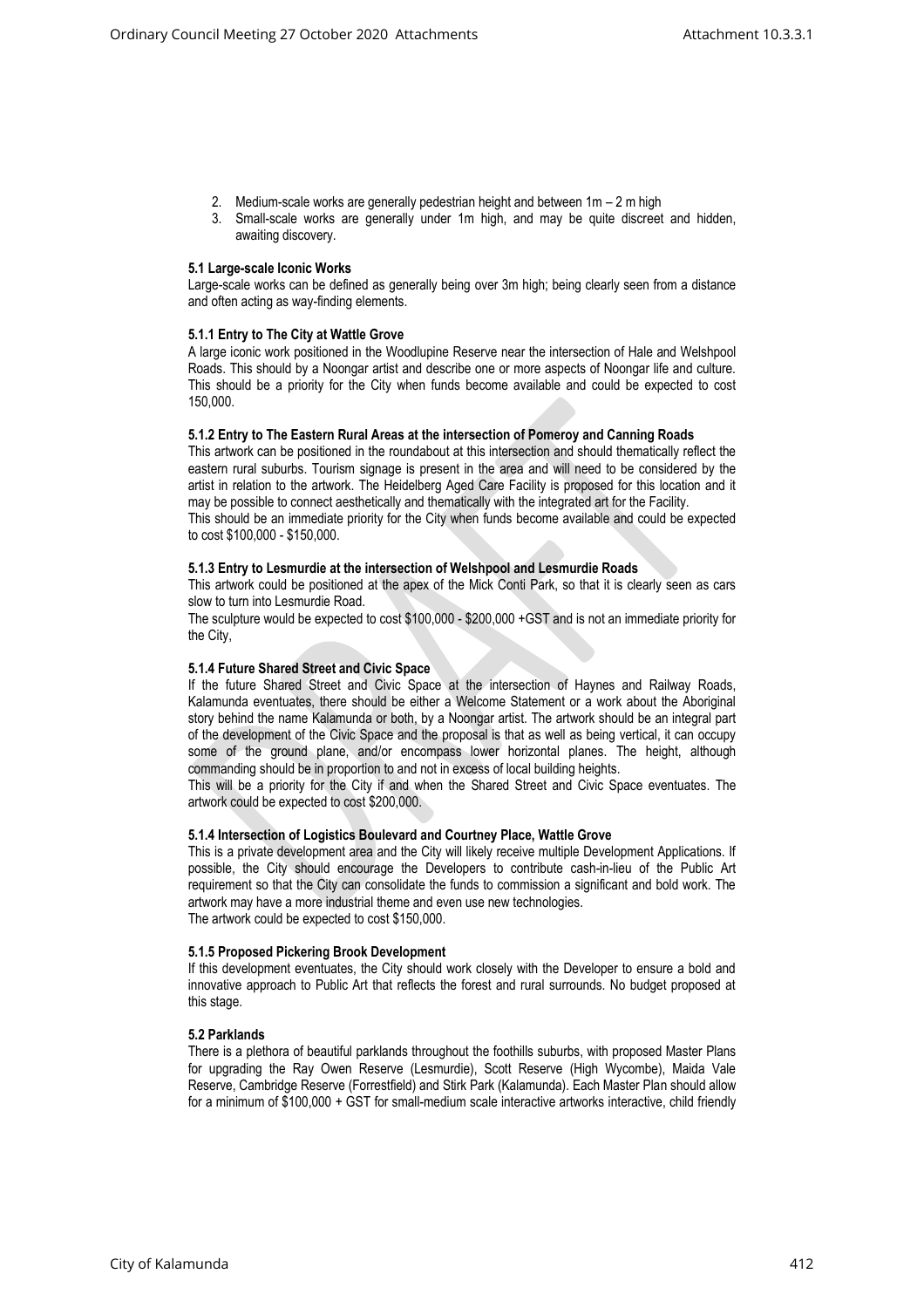artworks, suitable for touch and experience. In some place's artworks may act as informal seats or resting places.

#### **5.2.1 From Range View Park, through Peter Annus Park, Progress Park to natural bush around the High Wycombe Library.**

There is a trail of parklands, man made and natural that meanders on the southern side of High Wycombe, parts of this are lush and other parts need some care and attention. Nevertheless, this lengthy green space is clearly used by locals. Small scale, interactive works could present a trail through but if funds for this do not permit, works might best be placed at either end in some of the natural bushland near the Library and Community Hall and near the Tennis Club.

These are desirable, but not an immediate priority for the City. Artworks can be expected to cost \$150,000.

#### **5.2.2 The Public Green Space Between Maamba and Coyong Roads, Wattle Grove Connecting to Hartfield Park**

This beautiful trail and park have many discreet areas for placing small to medium artworks, to be 'discovered'.

These are desirable, but not an immediate priority for the City. Artworks can be expected to cost \$100,000.

#### **5.3 Urban Improvements**

Outside of Kalamunda, most of the central urban infrastructure is in shopping centres owned by other parties. It may be possible to negotiate with landowners for the inclusion of small – medium sized functional artworks, such as seats positioned in heavily used areas.

#### **5.3.1 Lighting Artworks**

Lighting artworks assist with public safety. Taking impetus from the City of Vincent Light Box Laneway Gallery, in association with shopping centre owners and managers, the City could commission a series of Light Box artworks and/or small-scale projections from one or more Gobos for shopping centres.

The advantage of these simple technologies for temporary artworks is that the hardware is relatively cheap and simple to install and once there, the artwork can be rotated regularly for small fees. The projects are especially suitable for younger and emerging artists, or those artists who work in ways not suitable for other Public Art commissions. This could also include writers.

\$100,000 for initial hardware and then \$1500 per artist for a design, estimated at \$9,000 per annum. Most shopping centres will have a budget for community outreach that could be a partial contribution to this, and the City should investigate this option.

#### **5.3.2 Kalamunda Central Mall**

The Kalamunda Central Mall will be upgraded during 2020/2021.

It is essential that to ensure maximum impact and integration, Public Art is considered during the concept phase for the redevelopment. Ideally, an art coordinator or artist would be engaged to work directly with the planning team to scope the artworks.

Budgets will be determined as part of the budget breakdown for the development but as a minimum: **5.3.2.1 Canopy** Without LED: \$150,000 With LED: \$300,000 **5.3.2.2** Seating and other furniture**:** \$150,000 **5.3.2.3** Ground plane artwork: \$75,000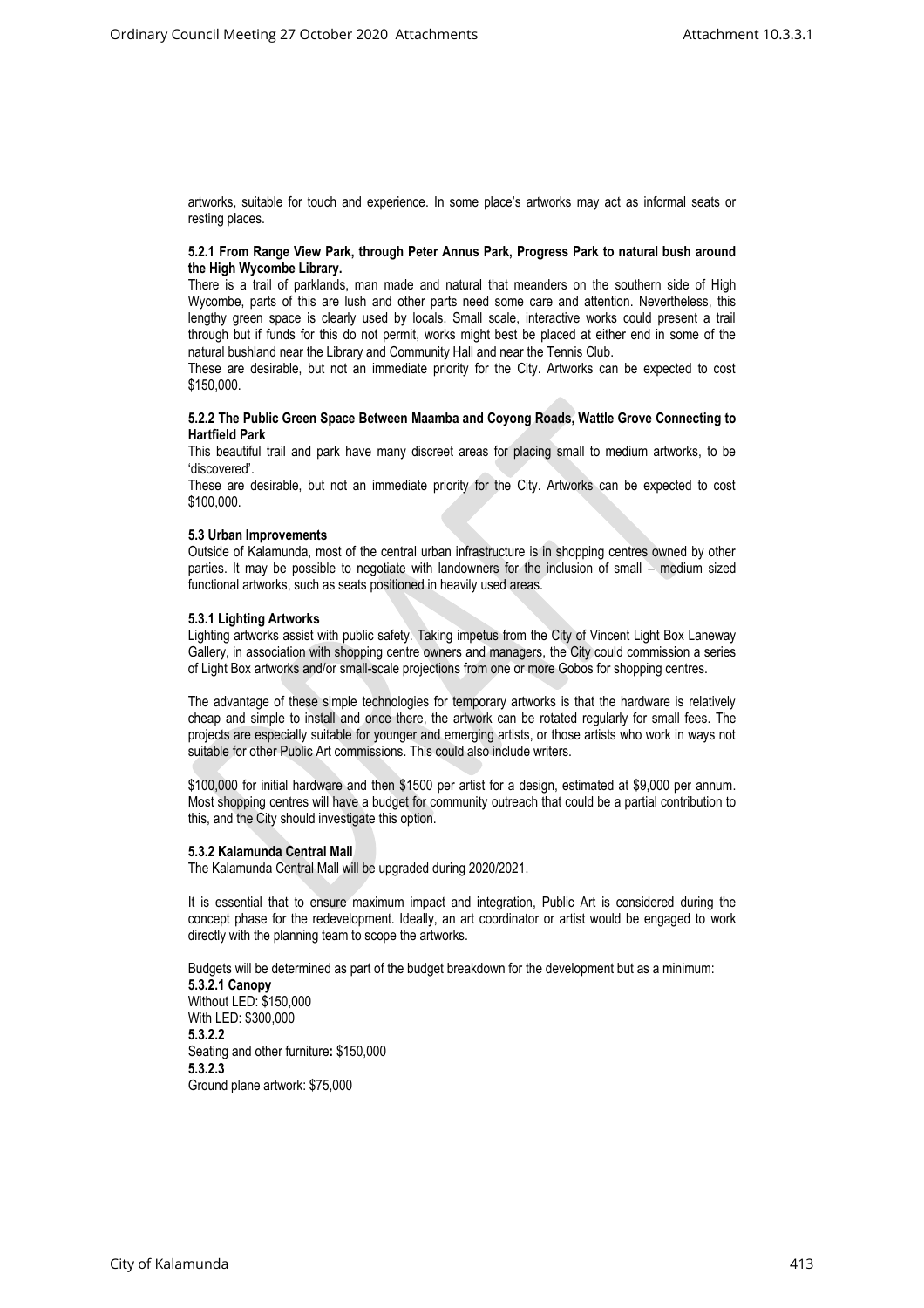## **5.3.3 Haynes Street - Kalamunda**

This street is heavily used by pedestrians. Two small to medium scale artworks (no more than 1.2 m high) could be positioned on both sides of the street. As many of the pavement set backs and small gardens in these areas are privately owned, the exact locations may need to be negotiated with property owners.

This is not an immediate priority for the City and can expected to cost \$150,000 for 4 small sculptures.

## **5.3.4 Hgh Wycombe Transit Orientated Development Precinct**

This precinct, based around the new train station, will be developed to accommodate higher-density mixed use activities. This presents an array of future integrated public art opportunities to be further explored as civic, commercial and residential development projects are advanced.

## **5.3.5 Seating**

The City could commission an artist to design one or more seats that can be produced on an 'as needs' basis for parks and streets as improvements are made. The seats will be distinctive and be a signature for the City.

\$15,000 Artist's commission fee for design and documentation \$20,000 per seat

As a small design fee, this is something the City could initiate immediately.

#### **6 TEMPORARY ARTWORK FESTIVAL.**

An annual or bi-annual temporary and ephemeral artwork festival, celebrating the forest will be an asset to the City of Kalamunda art community as well as the wider Perth art community. It will encourage tourism and, hopefully attract large crowds into the City in the way that Sculpture by the Sea, Cottesloe has done<sup>15</sup>.

The artworks should reflect the forest and walking trails and also appeal to the cyclists that come up the hill at the weekend. The trail will be of temporary artworks made from natural materials, and might start in the foothills, head up the escarpment and then meander through the edge of some forest areas into the rural east. As the artworks will be designed to disintegrate naturally into the landscape, it should be relatively easy to gain appropriate permission from other government authorities. The Zig Zag Scenic Trail would be the most suitable site, but the Festival could extend beyond into the forest or down into foothills parklands.

The recommendation is that the trail is funded separately to permanent artworks, and that sources are sought from other government bodies and organisations to augment the City's contribution. The cost of commissioning temporary artworks is low, especially if artists are able, with appropriate permission, to forage in local parks for materials.

There is potential for collaborating with other arts organisations such as Understory in Northcliffe and Lost Eden Creative in Dwellingup to form a Forest Art Trail alongside the Silo Art Trail.

Although the cost of artworks will be relatively small, taking into account publicity and the potential for bringing in an international or nationally renowned environmental artist to produce works and give workshops and talks, the City should look a minimum cost of \$500,000, of which they will need to contribute at least 1/3<sup>rd</sup> and raise the remainder from grants and other private sources.

## **7. PUBLIC ART CONTRIBUTIONS**

In keeping with the City of Kalamunda Public Art Policy and Local Planning Policy 26 – Public Art Contributions, contributions to Public Art will be required for all commercial developments (including those initiated by the City) over a cost of \$500,000, capped at \$250,000 per development.

<sup>15</sup> . At the time of writing this Master Plan, Sculpture by the Sea, Cottesloe has an uncertain future. Reliance of selling artworks has caused a funding shortfall, along with lack of support from local sources.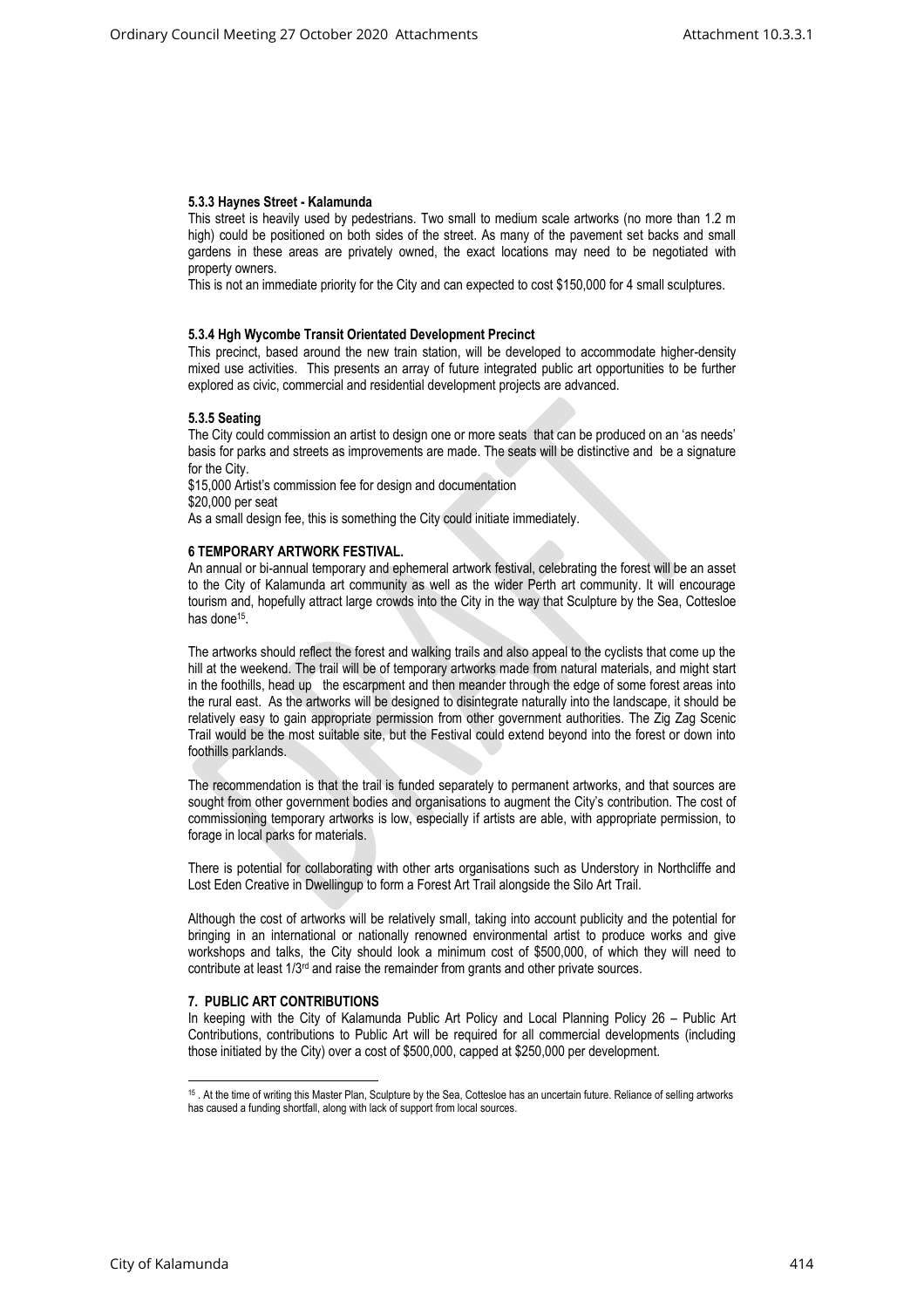Developers will have the choice of either expending the money on work they commission, subject to the approval of the City, or paying a cash-in-lieu contribution to the City's Public Art Fund.

## **7.1 Handbook for Developers**

To assist Developers who decide to commission their own artworks, the City will produce a Handbook for Developers that will include:

- Information from the Policy on what constitutes Public Art;
- Information from the Policy regarding the definition of a professional artist;
- A summary of relevant information from this Master Plan (themes, materials, safety requirements);
- Procedures for the commissioning process;
- What the costs associated with the production of Public Art may include; and
- A list of the requirements for the art for the DA (concept drawings, technical drawings, details of materials, fixtures, fittings and a preliminary maintenance report).

## **7.2 Engagement of a Public Art Coordinator.**

Developers will be encouraged to contract a Public Art Coordinator rather than try to manage projects themselves. The City can provide a list of suitable Public Art Coordinators for the Developers information but cannot recommend one over the others.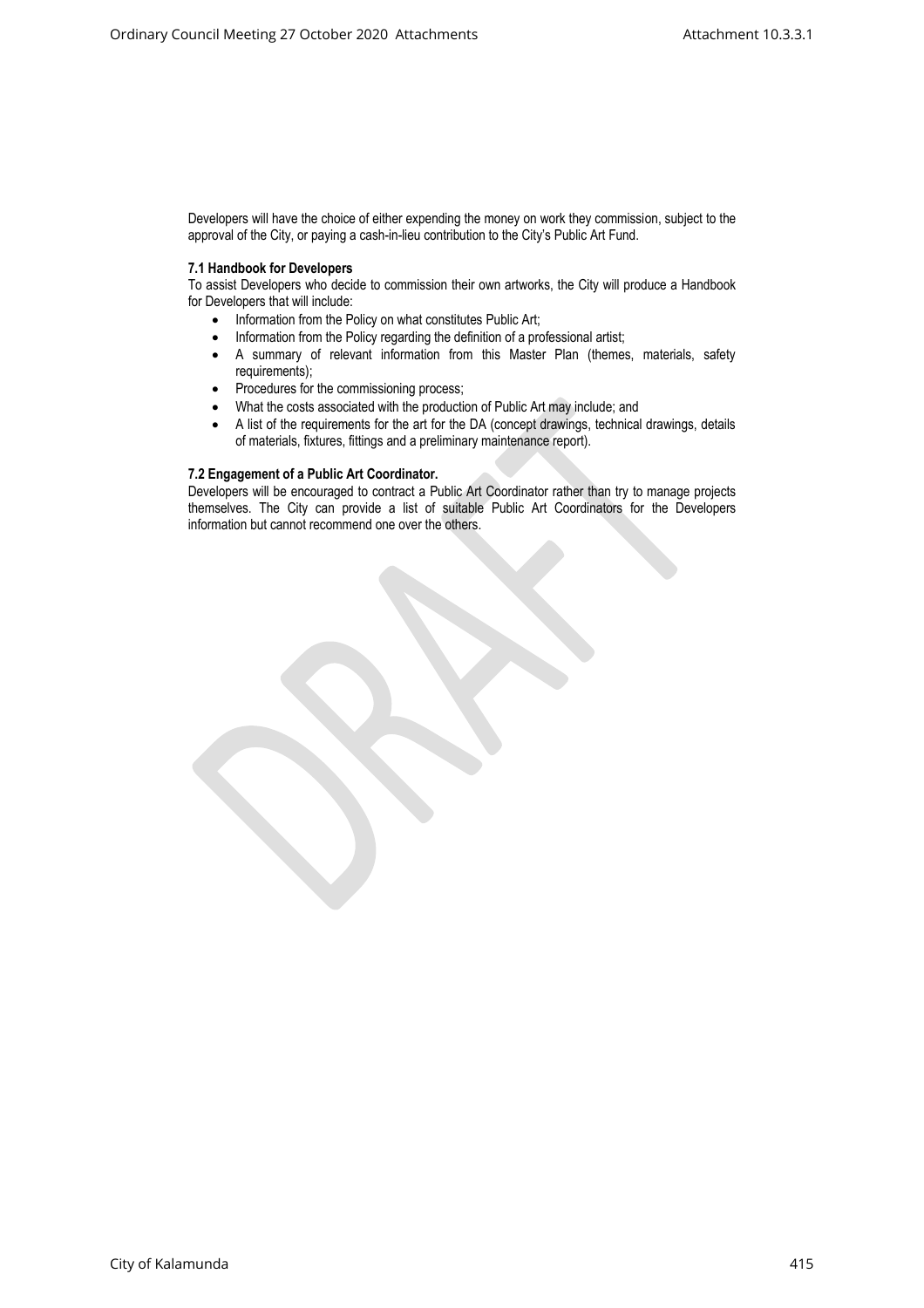## **Bibliography**

Australia Council for the Arts. International Arts Tourism – Connecting Cultures. Australia Council for the Arts. 2018

Baxter, Maggie Kalamunda Town Centre Public Art Strategy 2010

Business Destinations, March 7 2017

City of Kalamunda. Kalamunda Clean and Green. Local Environment Strategy. 2018 -2020.

City of Kalamunda. Innovate Reconciliation Action Plan. 2019

City of Kalamunda Kalamunda Activity Centre Plan. Draft. March 2019

City of Kalamunda. Local Planning Policy- 26 -Public Art Contributions (LPP26). 2019

City of Kalamunda. Public Art Policy (Draft). 2019

City of Kalamunda Public Open Space Strategy. 2018

Darrah, Kim. The Art Effect. Business Destinations. March 7, 2017

Franklin, Adrian. Art Tourism: A New Field for Tourist Studies Tourist Studies. December 2018

Martin-Chew, Louise. Public Art: Creativity as catalyst for Economic Success AUP News, February 23, 2020 [www.uapcompany.com/news](http://www.uapcompany.com/news)

Van der Merwe, Jude Valuation report on artworks owned by the City of Kalamunda. March 2020

[www.forecast.id.com.au](http://www.forecast.id.com.au/) [www.publicsilotrail.com](http://www.publicsilotrail.com/) [www.understory.com.au](http://www.understory.com.au/) [www.vincent.wa.gov.au/lanewaylightboxes](http://www.vincent.wa.gov.au/lanewaylightboxes) [www.wyedean.co.uk](http://www.wyedean.co.uk/) [www.ysp.org.uk](http://www.ysp.org.uk/)